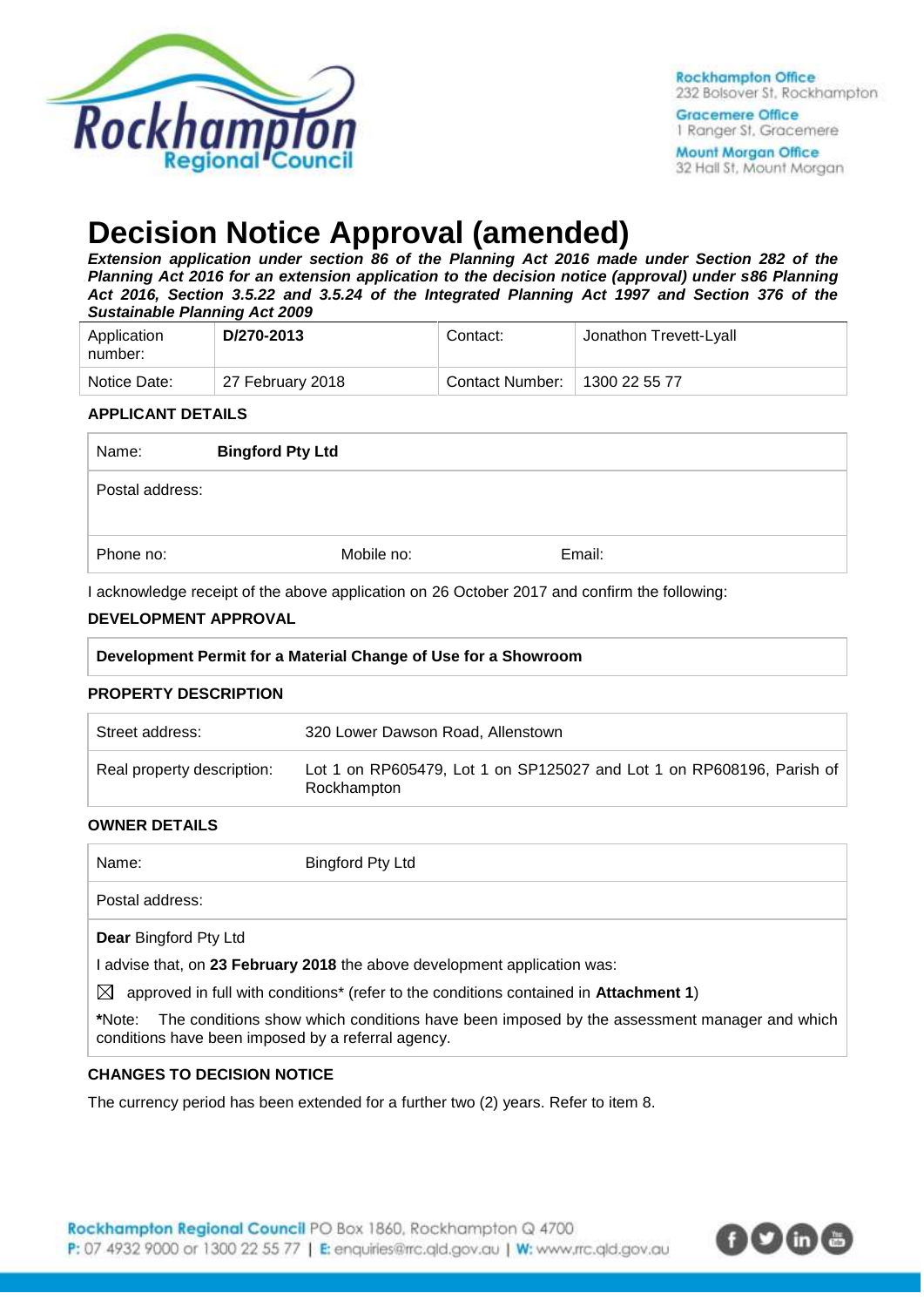## **1. DETAILS OF THE APPROVAL**

|                                                                                                                                                                            | <b>Development</b><br><b>Permit</b> | <b>Preliminary</b><br>Approval |
|----------------------------------------------------------------------------------------------------------------------------------------------------------------------------|-------------------------------------|--------------------------------|
| Development assessable under the planning scheme, a temporary local<br>planning instrument, a master plan or a preliminary approval which<br>includes a variation approval | $\times$                            |                                |

#### **2. GROUNDS OF JUSTIFICATION OF APPROVAL DESPITE CONFLICT WITH THE PLANNING SCHEME:**

The grounds for approving the application, despite the conflict with the planning scheme, are:

|    | The planning scheme specifically mentions motels, services stations, car wash and Caravan Park<br>for this site and that Council considers a Car Sales Yard will have a similar or lesser impact and<br>will benefit from the highway frontage. |
|----|-------------------------------------------------------------------------------------------------------------------------------------------------------------------------------------------------------------------------------------------------|
| 2) | The Department Transport and Main Roads have approved access to the site and                                                                                                                                                                    |
| 3) | There have been no objections against this application                                                                                                                                                                                          |

### **3. CONDITIONS**

This approval is subject to the conditions in Attachment 1.

#### **4. FURTHER DEVELOPMENT PERMITS REQUIRED**

Please be advised that the following development permits are required to be obtained before the development can be carried out:

| Type of development permit required | Subject of the required development permit |
|-------------------------------------|--------------------------------------------|
| <b>Operational Works</b>            | Road Works                                 |
|                                     | <b>Access and Parking Works</b>            |
|                                     | Stormwater Works                           |
|                                     | Site Works                                 |
| <b>Building Works</b>               |                                            |
| Plumbing and Drainage Works         |                                            |

#### **5. SUBMISSIONS** NIL

#### **6. REFERRAL AGENCIES**

The following Referral Agencies were activated by this application.

| For an application involving                                                                                                                                                                                                                                                              | Name of agency                                      | <b>Status</b> | <b>Address</b>                                                                                                                                                                                               |
|-------------------------------------------------------------------------------------------------------------------------------------------------------------------------------------------------------------------------------------------------------------------------------------------|-----------------------------------------------------|---------------|--------------------------------------------------------------------------------------------------------------------------------------------------------------------------------------------------------------|
| <b>LAND RELATING TO A STATE-CONTROLLED ROAD</b>                                                                                                                                                                                                                                           |                                                     |               |                                                                                                                                                                                                              |
| Making a material change of use<br>of premises if any part of the<br>lland—<br>is within 25m of a State-<br>(a)<br>controlled road; or<br>is future State-controlled<br>(b)<br>road; or<br>abuts a road that intersects<br>(c)<br>with a State-controlled road<br>within 100m of the land | Department of<br><b>Transport and Main</b><br>Roads | Concurrence   | Department of<br>Infrastructure, Local<br>Government and Planning<br><b>Online:</b><br>www.dilgp.qld.gov.au/MyD<br>AS <sub>2</sub><br>lPostal:<br>PO Box 113<br>Rockhampton Qld 4700<br>(previously known as |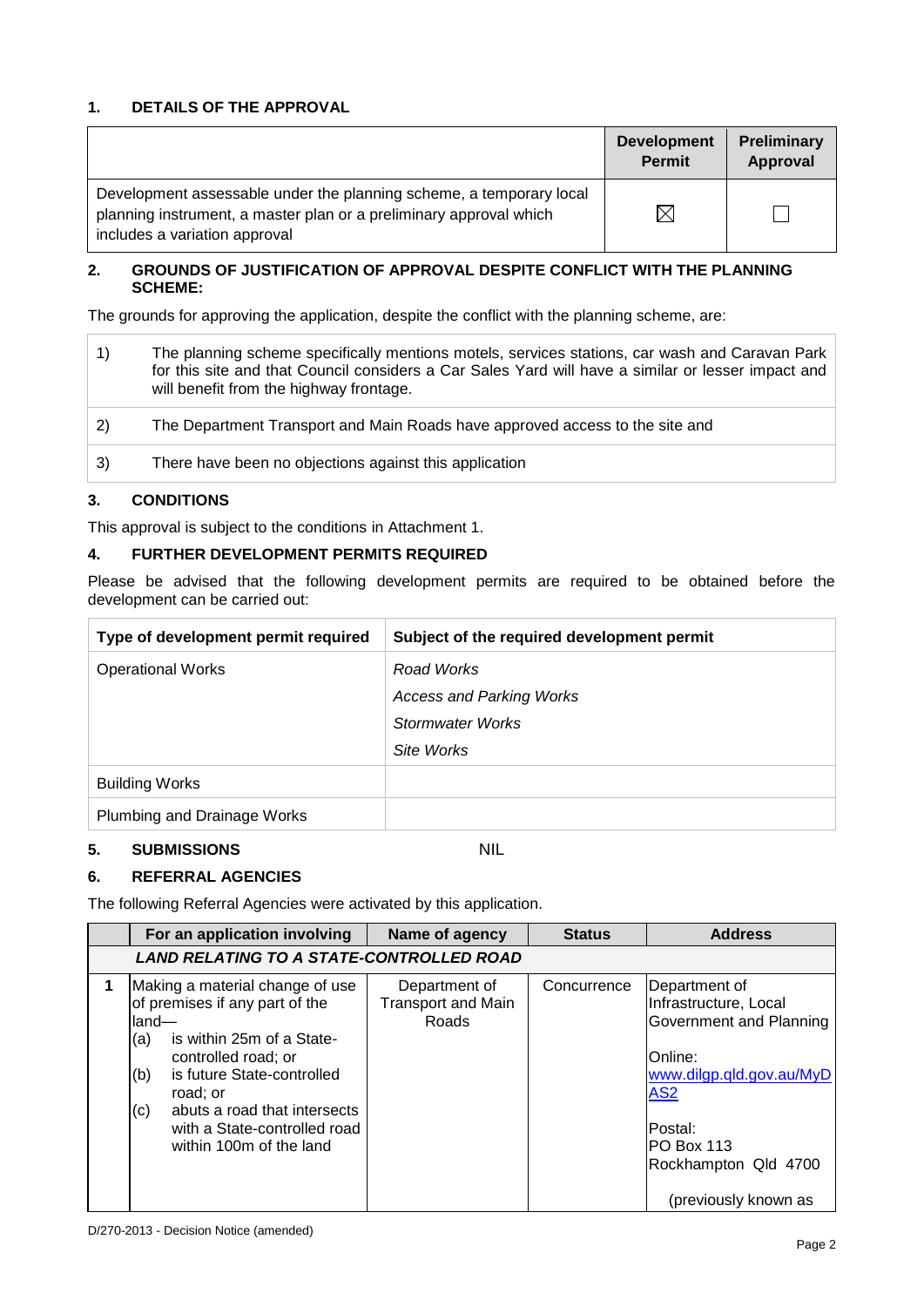| For an application involving | Name of agency | <b>Status</b> | <b>Address</b>                                                                                  |
|------------------------------|----------------|---------------|-------------------------------------------------------------------------------------------------|
|                              |                |               | <b>Fitzroy Region</b><br>Rockhampton Office<br>PO Box 5096<br>Red Hill Rockhampton<br>Qld 4702) |

#### **7. THE APPROVED PLANS**

#### **The approved development must be completed and maintained generally in accordance with the approved drawings and documents:**

| <b>Plan/Document Name</b>           | <b>Plan Number</b>  | <b>Dated</b> |
|-------------------------------------|---------------------|--------------|
| Site Plan                           | 12-055 Sheet 1 of 3 | 18 June 2013 |
| Landscaping and External Works Plan | 12-055 Sheet 2 of 3 | 18 June 2013 |
| Office Floor Plan and Elevations    | 12-055 Sheet 3 of 3 | 18 June 2013 |

#### **8. CURRENCY PERIOD FOR THE APPROVAL (S.85)**

The currency period for this Development Permit expires on 20 November 2019.

#### **9. STATEMENT OF REASONS**

| <b>Description of the</b><br>development   | The proposed development is for a Material Change of Use for a Showroom                                                                                                                                                                                                                            |  |
|--------------------------------------------|----------------------------------------------------------------------------------------------------------------------------------------------------------------------------------------------------------------------------------------------------------------------------------------------------|--|
| <b>Assessment</b><br><b>Benchmarks</b>     | The proposed development was assessed against the following assessment<br>benchmarks:<br>Rockhampton Region Planning Scheme 2015.<br>$\bullet$                                                                                                                                                     |  |
| <b>Reasons for decision</b>                | The development was assessed against all of the assessment benchmarks<br>listed above and although there are conflicts with the Rockhampton Region<br>Planning Scheme 2015, it has been deemed that the development will be in a<br>suitable location that will benefit from the highway frontage. |  |
| <b>Matters prescribed by</b><br>regulation | The State Planning Policy - Part E;<br>٠<br>The Central Queensland Regional Plan;<br>The Rockhampton Region Planning Scheme 2015; and<br>The common material, being the material submitted with the application.                                                                                   |  |

#### **10. RIGHTS OF APPEAL**

The rights of an applicant to appeal to a tribunal or the Planning and Environment Court against a decision about a development application are set out in chapter 6, part 1 of the *Planning Act 2016*. For particular applications, there may also be a right to make an application for a declaration by a tribunal (see chapter 6, part 2 of the *Planning Act 2016).*

#### *Appeal by an applicant*

An applicant for a development application may appeal to the Planning and Environment Court against the following:

- the refusal of all or part of the development application
- a provision of the development approval
- the decision to give a preliminary approval when a development permit was applied for
- a deemed refusal of the development application.

An applicant may also have a right to appeal to the Development tribunal. For more information, see schedule 1 of the *Planning Act 2016*.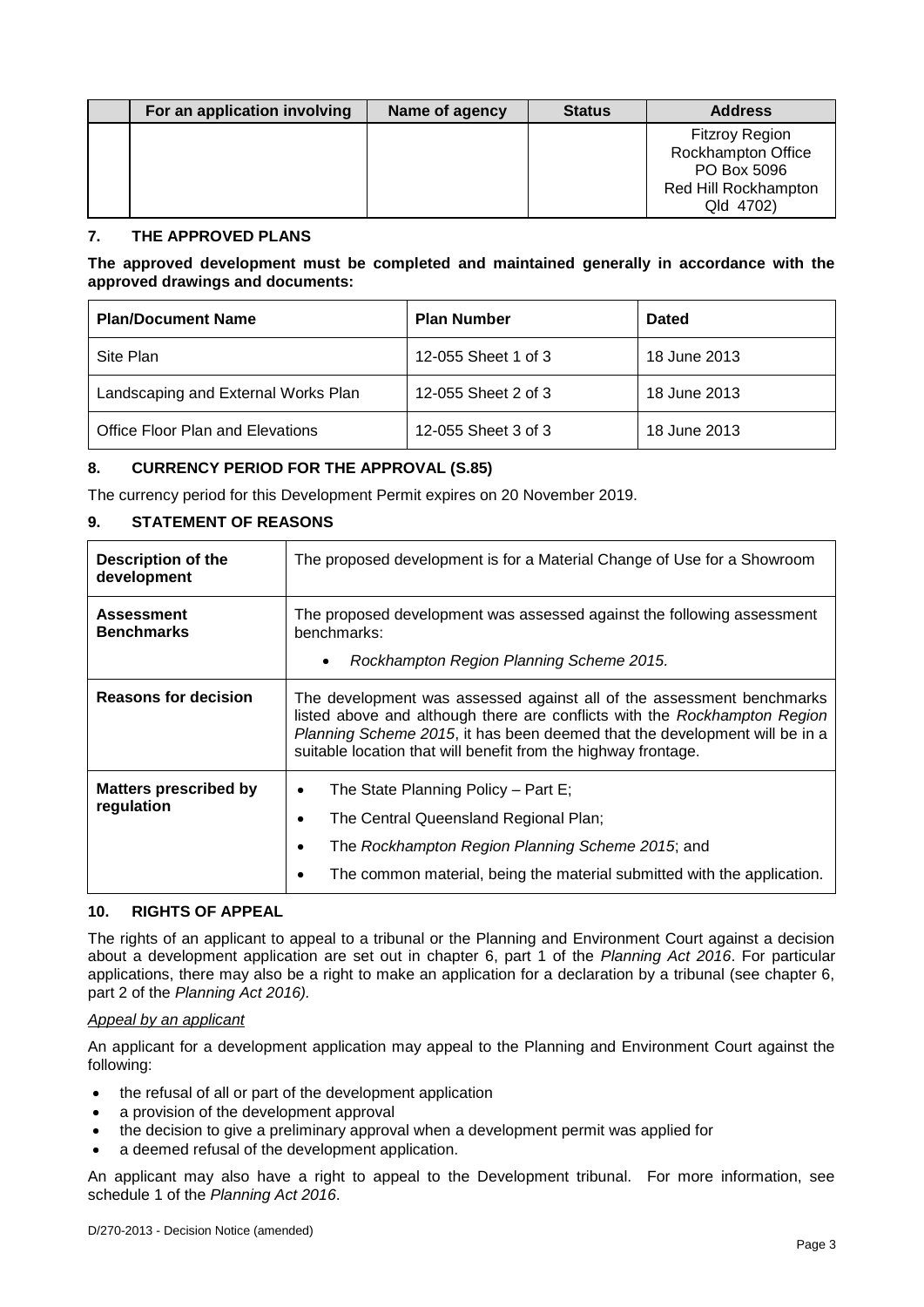The timeframes for starting an appeal in the Planning and Environment Court are set out in section 229 of the *Planning Act 2016*.

**Attachment 2** is an extract from the *Planning Act 2016* that sets down the applicant's appeal rights and the appeal rights of a submitter.

#### **11. WHEN THE DEVELOPMENT APPROVAL TAKES EFFECT**

This development approval takes effect:

From the time the decision notice is given – if there is no submitter and the applicant does not appeal the decision to the court.

Or

- When the submitter's appeal period ends – if there is a submitter and the applicant does not appeal the decision to the court.

Or

Subject to the decision of the court, when the appeal is finally decided  $-$  if an appeal is made to the court.

This approval will lapse unless substantially commenced within the above stated relevant periods (refer to sections 85 of *Planning Act 2016* for further details).

#### **12. ORIGINAL DECISION ASSESSMENT MANAGER**

| Name: | <b>Erin McCabe</b><br><b>ACTING OPERATIONS MANAGER</b><br><b>DEVELOPMENT ASSESSMENT</b> | Date: 20 November 2013 |
|-------|-----------------------------------------------------------------------------------------|------------------------|
| 13.   | <b>ASSESSMENT MANAGER</b>                                                               |                        |

| Name: | Tarnya Fitzgibbon      | Signature: | Date: 27 February 2018 |
|-------|------------------------|------------|------------------------|
|       | <b>COORDINATOR</b>     |            |                        |
|       | DEVELOPMENT ASSESSMENT |            |                        |

C/C. Department of Infrastructure, Local Government and Planning - [RockhamptonSARA@dilgp.qld.gov.au](mailto:RockhamptonSARA@dilgp.qld.gov.au)

#### **Attachment 1 – Conditions of the approval**

*Part 1* **–** *Conditions imposed by the assessment manager [Note: where a condition is imposed about infrastructure under Chapter 4 of the Planning Act 2016, the relevant provision of the Act under which this condition was imposed must be specified.]*

#### *Part 2 – Conditions required by the referral agency response*

#### **Attachment 2—Extract on appeal rights**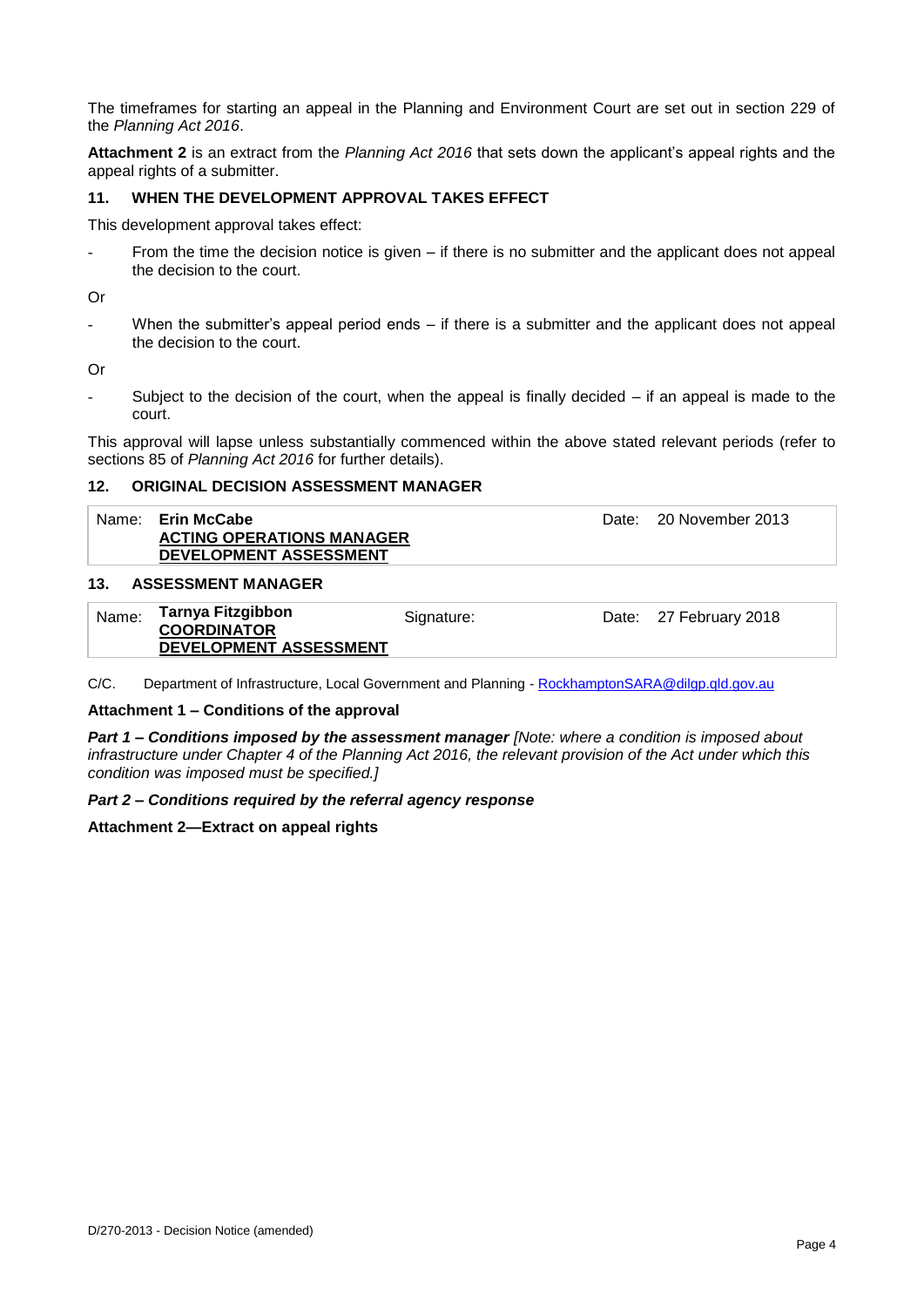

# **Attachment 1 – Part 1**

# **Rockhampton Regional Council Conditions**

*PLANNING ACT 2016*

# 1.0 ADMINISTRATION

- 1.1 The Developer is responsible for ensuring compliance with this approval and the Conditions of the approval by an employee, agent, contractor or invitee of the Developer.
- 1.2 Where these Conditions refer to "Council" in relation to requiring Council to approve or to be satisfied as to any matter, or conferring on the Council a function, power or discretion, that role of the Council may be fulfilled in whole or in part by a delegate appointed for that purpose by the Council.
- 1.3 All conditions of this approval must be undertaken and completed to the satisfaction of Council, at no cost to Council.
- 1.4 All conditions, works, or requirements of this approval must be undertaken and completed prior to the commencement of the use, unless otherwise stated.
- 1.5 Where applicable, infrastructure requirements of this approval must be contributed to the relevant authorities, at no cost to Council prior to the commencement of the use, unless otherwise stated.
- 1.6 The following further Development Permits must be obtained prior to the commencement of any works associated with their purposes:
	- 1.6.1 Operational Works:
		- (i) Road Works;
		- (ii) Access and Parking Works;
		- (iii) Stormwater Works; and
		- (iv) Site Works.
	- 1.6.2 Plumbing and Drainage Works; and
	- 1.6.3 Building Works.
- 1.7 All Development Permits for Operational Works and Plumbing and Drainage Works must be obtained prior to the issue of a Development Permit for Building Works.
- 1.8 Unless otherwise stated, all works must be designed, constructed and maintained in accordance with the relevant Council policies, guidelines and standards.
- 1.9 All engineering drawings/specifications, design and construction works must comply with the requirements of the relevant *Australian Standards* and must be approved, supervised and certified by a Registered Professional Engineer of Queensland.
- 1.10 Lot 1 on RP605479 and Lot 1 on SP125027 must be amalgamated and registered as one title prior to the commencement of the use.

#### 2.0 APPROVED PLANS AND DOCUMENTS

2.1 The approved development must be completed and maintained generally in accordance with the approved plans and documents, except where amended by the conditions of this permit:

| <b>Plan/Document Name</b> | <b>Plan/Document Number</b> | Dated        |
|---------------------------|-----------------------------|--------------|
| Site Plan                 | 12-055 Sheet 1 of 3         | 18 June 2013 |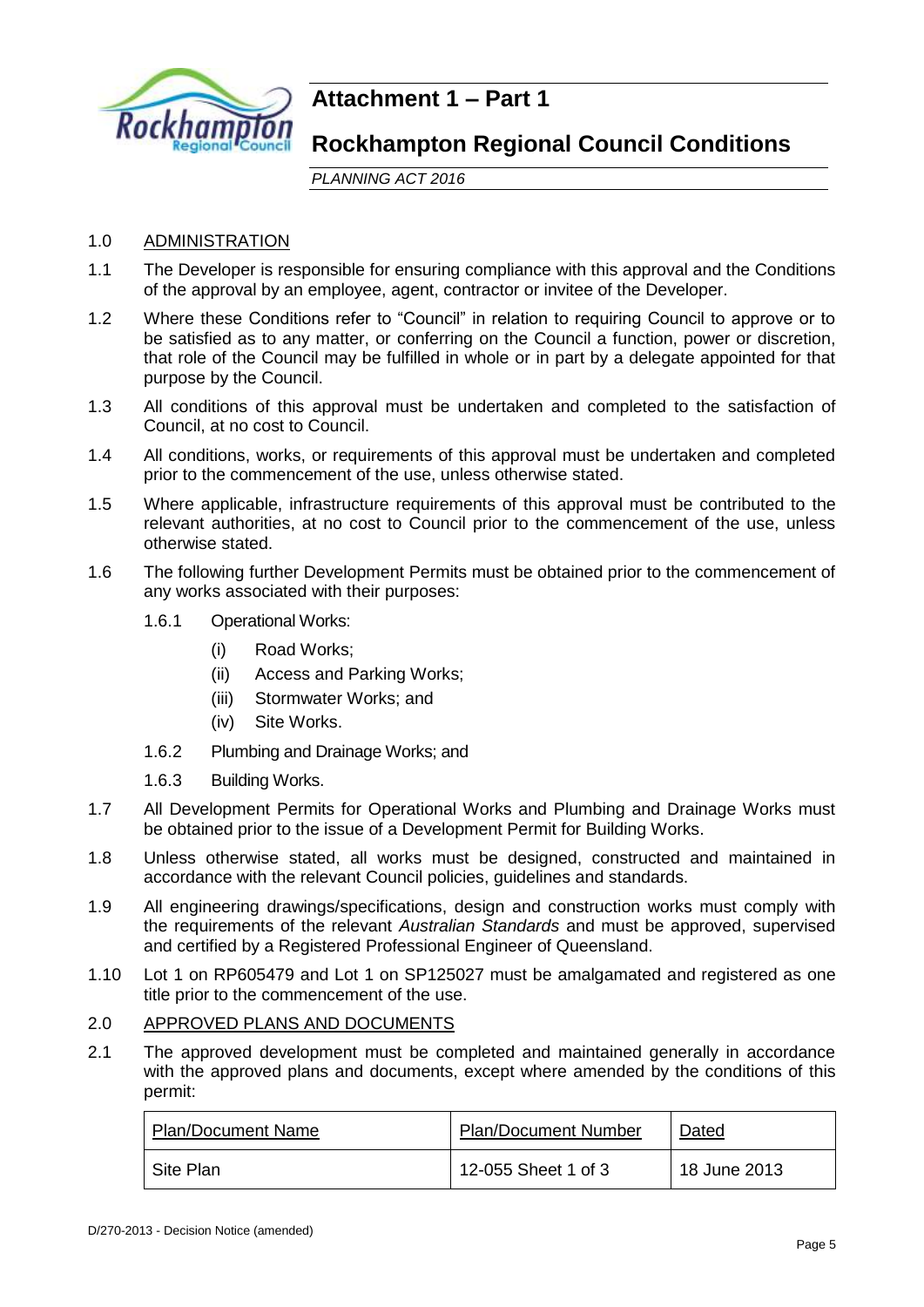| <b>Plan/Document Name</b>                                 | <b>Plan/Document Number</b> | Dated        |
|-----------------------------------------------------------|-----------------------------|--------------|
| Landscaping and External Works Plan   12-055 Sheet 2 of 3 |                             | 18 June 2013 |
| <b>Office Floor Plan and Elevations</b>                   | 12-055 Sheet 3 of 3         | 18 June 2013 |

- 2.2 Where there is any conflict between the conditions of this approval and the details shown on the approved plans and documents, the conditions of approval must prevail.
- 2.3 Where conditions require the above plans or documents to be amended, the revised document(s) must be submitted for endorsement by Council prior to the submission of a Development Application for Operational Works.

### 3.0 ROAD WORKS

- 3.1 A Development Permit for Operational Works (road works) must be obtained prior to the commencement of any road works on the site.
- 3.2 All works must be designed and constructed in accordance with the approved plans (refer to condition 2.1), *Capricorn Municipal Development Guidelines*, relevant *Australian Standards* and the provisions of a Development Permit for Operational Works (road works).
- 3.3 A concrete pathway, with a minimum width of 1.2 metres, must be constructed on the western side of Lower Dawson Road for the full frontage of the site.
- 3.4 All pathways and access ramps must be designed and constructed in accordance with *Australian Standard AS1428 "Design for Access and Mobility"*.
- 3.5 Traffic signs and pavement markings must be provided in accordance with the *Manual of Uniform Traffic Control Devices – Queensland*. Where necessary, existing traffic signs and pavement markings must be modified in accordance with the *Manual of Uniform Traffic Control Devices – Queensland.*

# 4.0 ACCESS AND PARKING WORKS

- 4.1 A Development Permit for Operational Works (access and parking works) must be obtained prior to the commencement of any access and parking works on the site.
- 4.2 All works must be designed and constructed in accordance with the approved plans (refer to condition 2.1), *Capricorn Municipal Development Guidelines*, *Australian Standard AS2890 "Parking Facilities"* and the provisions of a Development Permit for Operational Works (access and parking works).
- 4.3 Parking areas must be designed and marked in accordance with the provision of Australian Standards AS 2890.1-2004 and AS2890.2-2002.
- 4.4 Universal access parking spaces must be provided in accordance with *Australian Standard AS2890.6 "Parking Facilities - Off-Street parking for people with disabilities".*
- 4.5 All redundant vehicle crossings must be removed and replaced with Council's standard kerb and channel.

# 5.0 PLUMBING AND DRAINAGE WORKS

- 5.1 All works must be designed and constructed in accordance with the approved plans (refer to condition 2.1), *Capricorn Municipal Development Guidelines*, *Water Supply (Safety and Reliability) Act*, *Plumbing and Drainage Act,* Council's Plumbing and Drainage Policies and the provisions of a Development Permit for Plumbing and Drainage Works.
- 5.2 The development must be connected to Council's reticulated sewerage and water networks.
- 5.3 The existing sewerage and water connection point(s) must be retained, and upgraded if necessary, to service the development.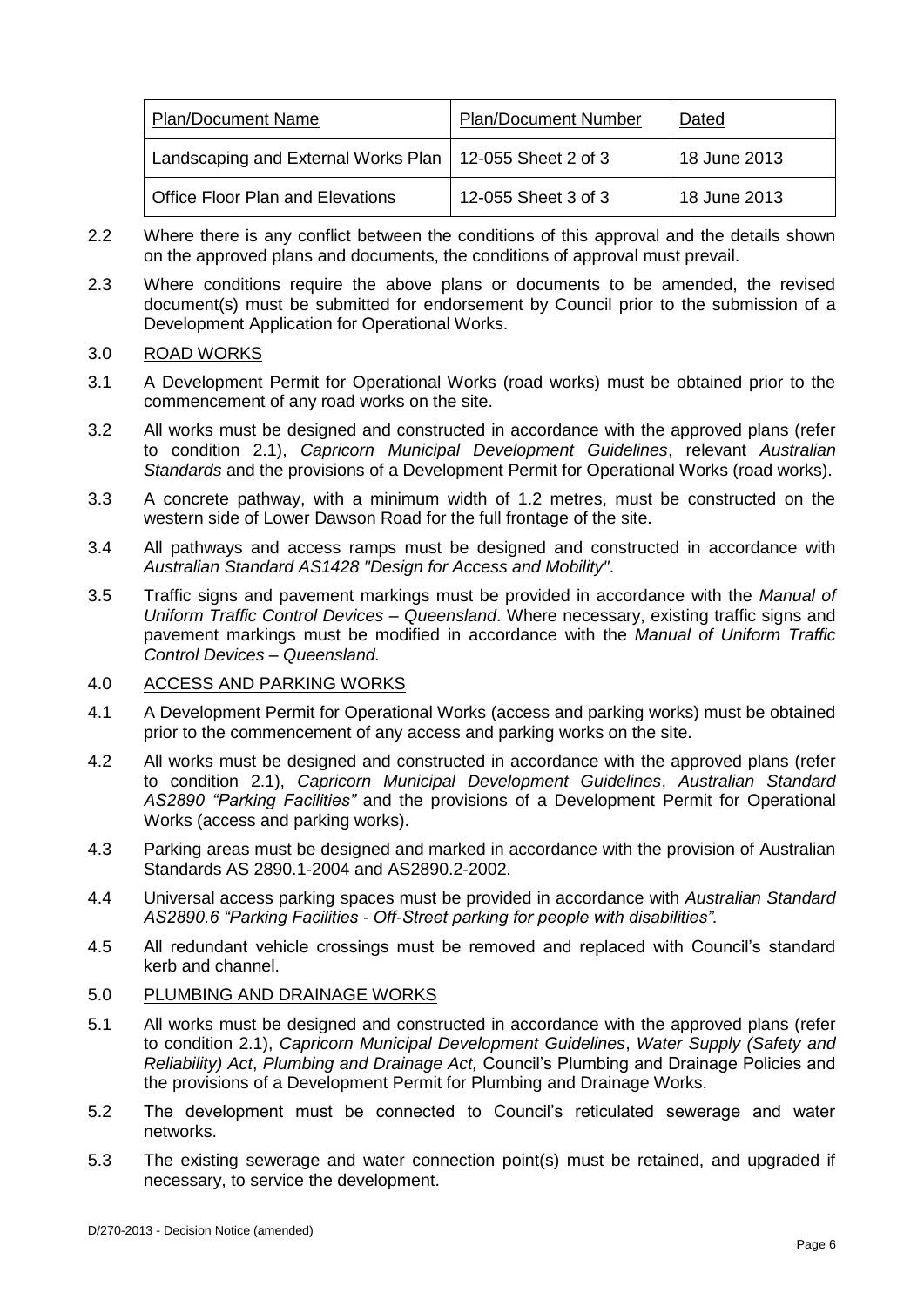- 5.4 Sewer connections and water meter boxes located within trafficable areas must be raised or lowered to suit the finished surface level and must be provided with trafficable lids.
- 5.5 Sewerage/ Amended Sewerage trade waste permits must be obtained for the discharge of any non-domestic waste into Council's sewerage reticulation. Arrester traps must be provided where commercial or non-domestic waste water is proposed to be discharged into the system.

### 6.0 STORMWATER WORKS

- 6.1 A Development Permit for Operational Works (stormwater works) must be obtained prior to the commencement of any stormwater works on the site.
- 6.2 All stormwater drainage works must be designed and constructed in accordance with the approved plans (refer to condition 2.1), *Queensland Urban Drainage Manual*, *Capricorn Municipal Development Guidelines*, sound engineering practice and the provisions of a Development Permit for Operational Works (stormwater works).
- 6.3 A detailed overall stormwater drainage strategy for the subject land prepared and certified by a suitably qualified and experienced Registered Professional Engineer of Queensland (RPEQ) must be prepared and submitted as part of the Development Application for Operational Works (stormwater works).
- 6.4 All stormwater must drain to a demonstrated lawful point of discharge and must not adversely affect adjoining land or infrastructure by way of blocking, altering or diverting existing stormwater runoff patterns or have the potential to cause damage to other infrastructure.
- 6.5 The proposed development must not increase peak stormwater runoff for a selected range of storm events up to and including the one in one hundred year storm event (100 year Average Recurrence Interval) for the post development condition.
- 6.6 The Operational Works (stormwater works) application must include an assessment of how the development meets the water quality objectives of the *State Planning Policy 4/10 – Healthy Waters*.

### 7.0 SITE WORKS

- 7.1 A Development Permit for Operational Works (site works) must be obtained prior to the commencement of any site works.
- 7.2 Any application for a Development Permit for Operational Works (site works) must be accompanied by an earthworks' plan which clearly identifies the following:
	- 7.2.1 the location of cut and/or fill;
	- 7.2.2 the type of fill to be used and the manner in which it is to be compacted;
	- 7.2.3 the quantum of fill to be deposited or removed and finished cut and/or fill levels;
	- 7.2.4 details of any proposed access routes to the site which are intended to be used to transport fill to or from the site; and
	- 7.2.5 the maintenance of access roads to and from the site so that they are free of all cut and/or fill material and cleaned as necessary.
- 7.3 Site works must be constructed such that they do not, at any time, in any way restrict, impair or change the natural flow of runoff water, or cause a nuisance or worsening to adjoining properties or infrastructure.

# 8.0 BUILDING WORKS

8.1 All external elements, such as air conditioners, must be adequately screened from public view, to Council's satisfaction. Noise from any external elements, such as air conditioners, must not exceed 5dB(A) (decibels) above the background ambient noise level, measured at the boundaries of the subject site.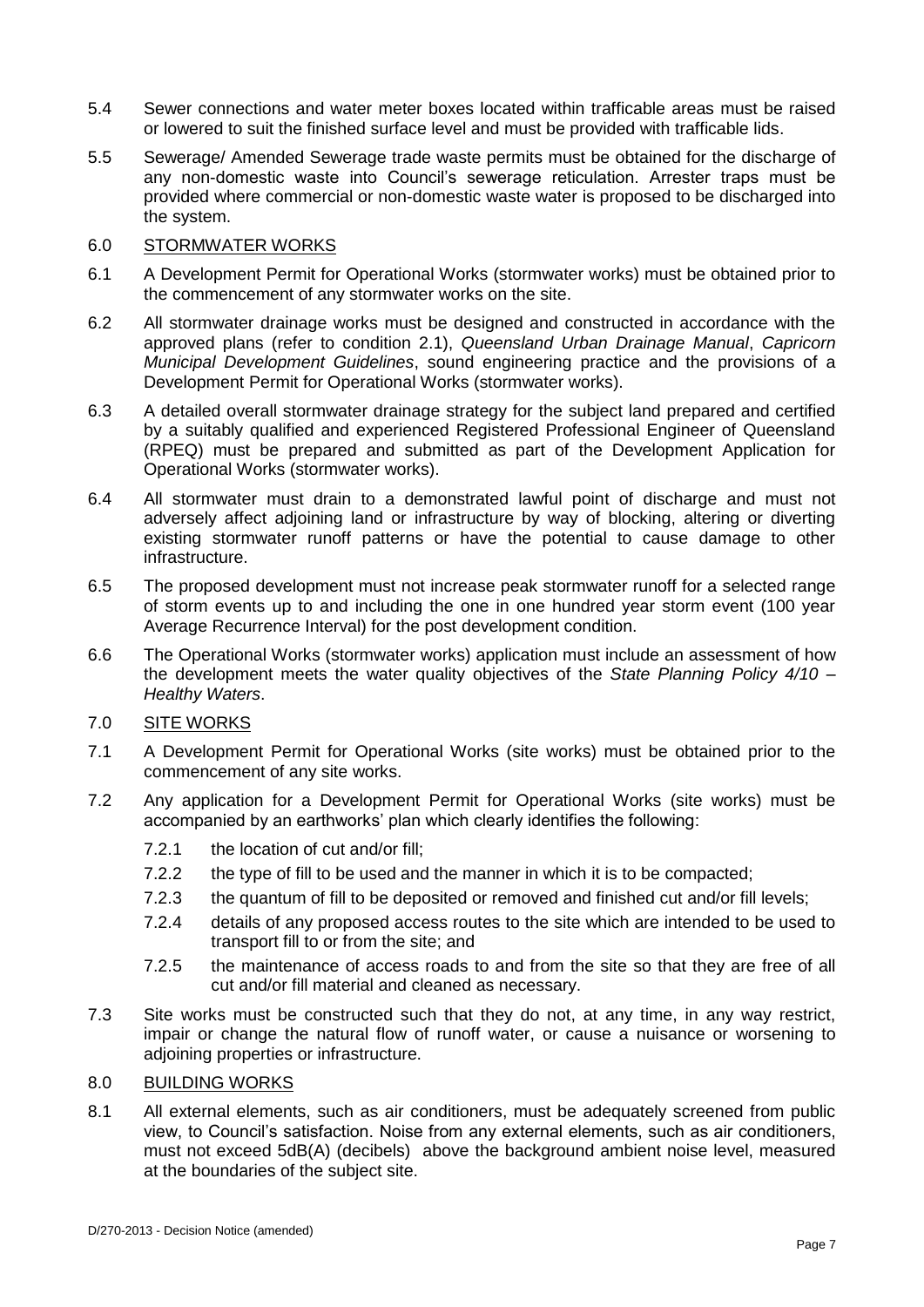- 8.2 Appropriate lighting must be provided within the site to allow casual surveillance and prevent dark, concealment spots during the night.
- 8.3 Any lighting devices associated with the development, such as sensory lighting, must be positioned on the site and shielded so as not to cause glare or other nuisance to nearby residents and motorists. Night lighting must be designed, constructed and operated in accordance with *Australian Standard AS4282 "Control of the obtrusive effects of outdoor lighting"*.
- 8.1 All waste storage areas must be:
	- 8.1.1 of a minimum size to accommodate appropriately sized commercial bins in accordance with the *Environmental Protection (Waste Management) Regulations* ;
	- 8.1.2 surrounded by at least a 1.8 metre high fence that obstructs from view the contents of the bin compound by any member of the public from any public place;
	- 8.1.3 kept in a clean and tidy condition; and
	- 8.1.4 located at least two (2) metres from a road frontage.
- 8.2 Impervious paved and drained washdown areas to accommodate all refuse containers must be provided. The areas must be aesthetically screened from any road frontage or adjoining property.
- 8.3 A suitable hose-cock (with backflow prevention) and hoses must be provided at the refuse container area, and wash-down must be drained to the sewer and fitted with an approved stormwater diversion valve arrangement.

As an alternative to a wash-down facility, a fully contained commercial bin cleaning service is acceptable provided no wastewater is discharged from the site to the sewer.

#### 9.0 LANDSCAPING WORKS

- 9.1 All Landscaping works must be generally in accordance with the approved plans (refer to condition 2.1)
- 9.2 Large trees must not be planted within one (1) metre of the centreline of any sewerage infrastructure. Small shrubs and groundcover are acceptable.
- 9.3 The landscaped areas must be subject to an ongoing maintenance and replanting programme (if necessary).

### 10.0 ELECTRICITY AND TELECOMMUNICATIONS

- 10.1 Electricity and telecommunication connections must be provided to the proposed development to the standards of the relevant authorities.
- 10.2 Evidence must be provided of a certificate of supply with the relevant service providers to provide each lot with live electricity and telecommunication connections, in accordance with the requirements of the relevant authorities prior to the issue of the commencement of the use.

### 11.0 ASSET MANAGEMENT

- 11.1 Any alteration necessary to electricity, telephone, water mains, sewerage mains, and/or public utility installations resulting from the development or in connection with the development, must be at full cost to the Developer.
- 11.2 Any damage to existing kerb and channel, pathway or roadway (including removal of concrete slurry from public land, pathway, roads, kerb and channel and stormwater gullies and drainage lines) which may occur during any works carried out in association with the approved development must be repaired. This must include the reinstatement of the existing traffic signs and pavement markings which may have been removed.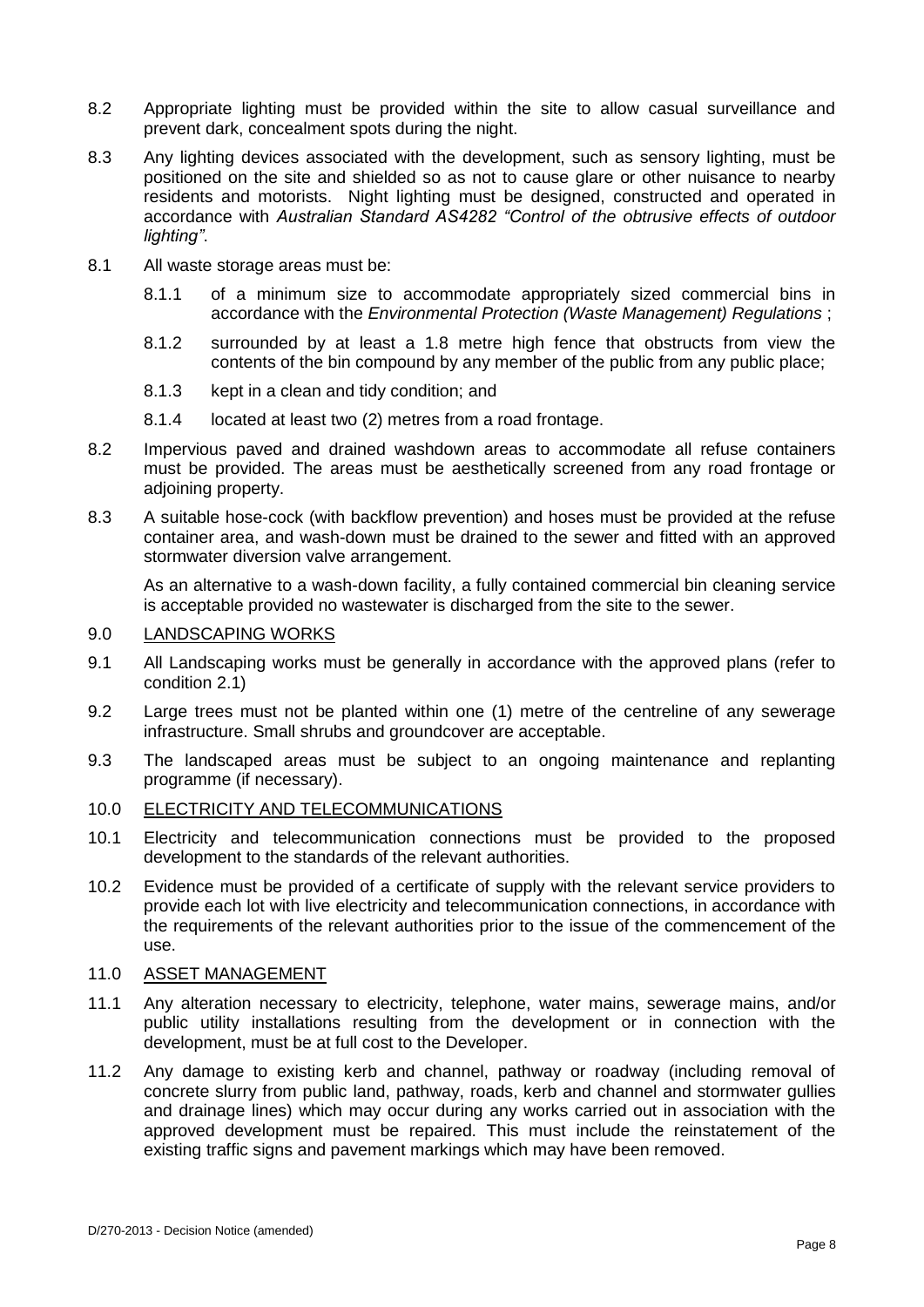## 12.0 ENVIRONMENTAL

12.1 An Erosion Control and Stormwater Control Management Plan must be implemented and maintained on-site for the duration of any works, and until all exposed soil areas are permanently stabilised (for example, turfed, hydromulched, concreted, and landscaped). The prepared Erosion Control and Stormwater Control Management Plan must be available on-site for inspection by Council Officers during any works

#### 13.0 OPERATING PROCEDURES

- 13.1 All construction materials, waste, waste skips, machinery and contractors' vehicles must be located and stored or parked within the site.
- 13.2 The hours of operations must be limited to:
	- 13.2.1 Monday to Friday 0800 to 1800;
	- 13.2.2 Saturday 0800 to 1300; and
	- 13.2.3 must not operate on Sundays or Public Holidays.
- 13.3 The loading and/or unloading of delivery and waste collection vehicles is not permitted on Sundays and public holidays and is limited between the hours of 0700 and 1900 Monday to Friday and between the hours of 0800 and 1500 on Saturdays.
- 13.4 All waste storage areas must be kept in a clean, tidy condition in accordance with *Environmental Protection (Waste Management) Regulations*.

### ADVISORY NOTES

NOTE 1. Aboriginal Cultural Heritage

It is advised that under *Section 23 of the Aboriginal Cultural Heritage Act*, a person who carries out an activity must take all reasonable and practicable measures to ensure the activity does not harm Aboriginal Cultural Heritage (the "cultural heritage duty of care"). Maximum penalties for breaching the duty of care are listed in the Aboriginal Cultural Heritage legislation. The information on Aboriginal Cultural Heritage is available on the Department of Aboriginal and Torres Straight Islander and Multicultural Affairs website [www.datsima.qld.gov.au](http://www.datsima.qld.gov.au/)

NOTE 2. Asbestos Removal

Any demolition and/or removal works involving asbestos materials must be undertaken in accordance with the requirements of the *Workplace Health and Safety* legislation and *Public Health Act 2005*.

### NOTE 3. General Environmental Duty

General environmental duty under the *Environmental Protection Act* prohibits unlawful environmental nuisance caused by noise, aerosols, particles dust, ash, fumes, light, odour or smoke beyond the boundaries of the property during all stages of the development including earthworks, construction and operation.

#### NOTE 4. General Safety Of Public During Construction

The *Workplace Health and Safety Act* and *Manual of Uniform Traffic Control Devices* must be complied with in carrying out any construction works, and to ensure safe traffic control and safe public access in respect of works being constructed on a road.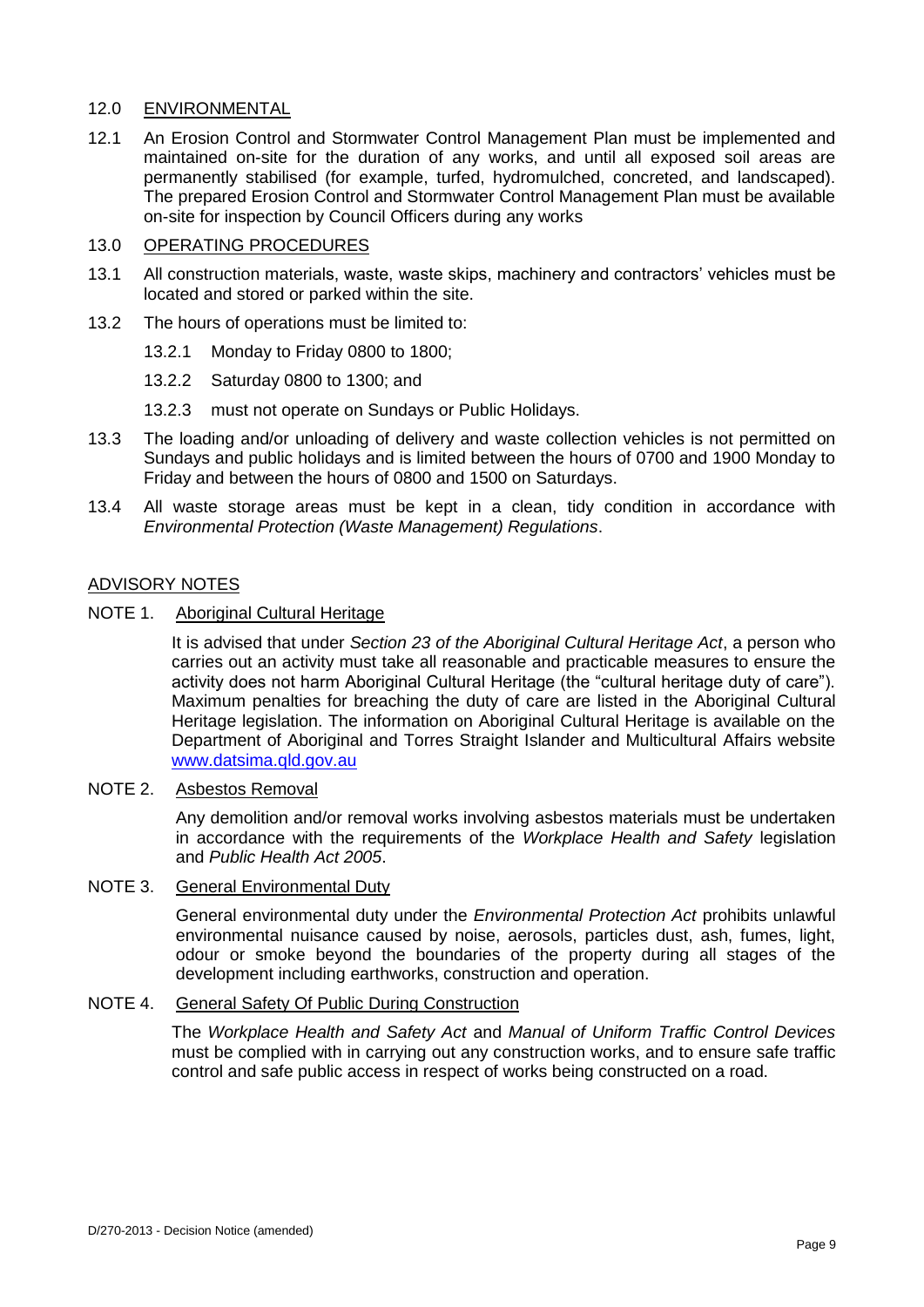

# **Attachment 1 – Part 2 Referral Agency Conditions – Department of Infrastructure, Local Government and Planning**

*PLANNING ACT 2016*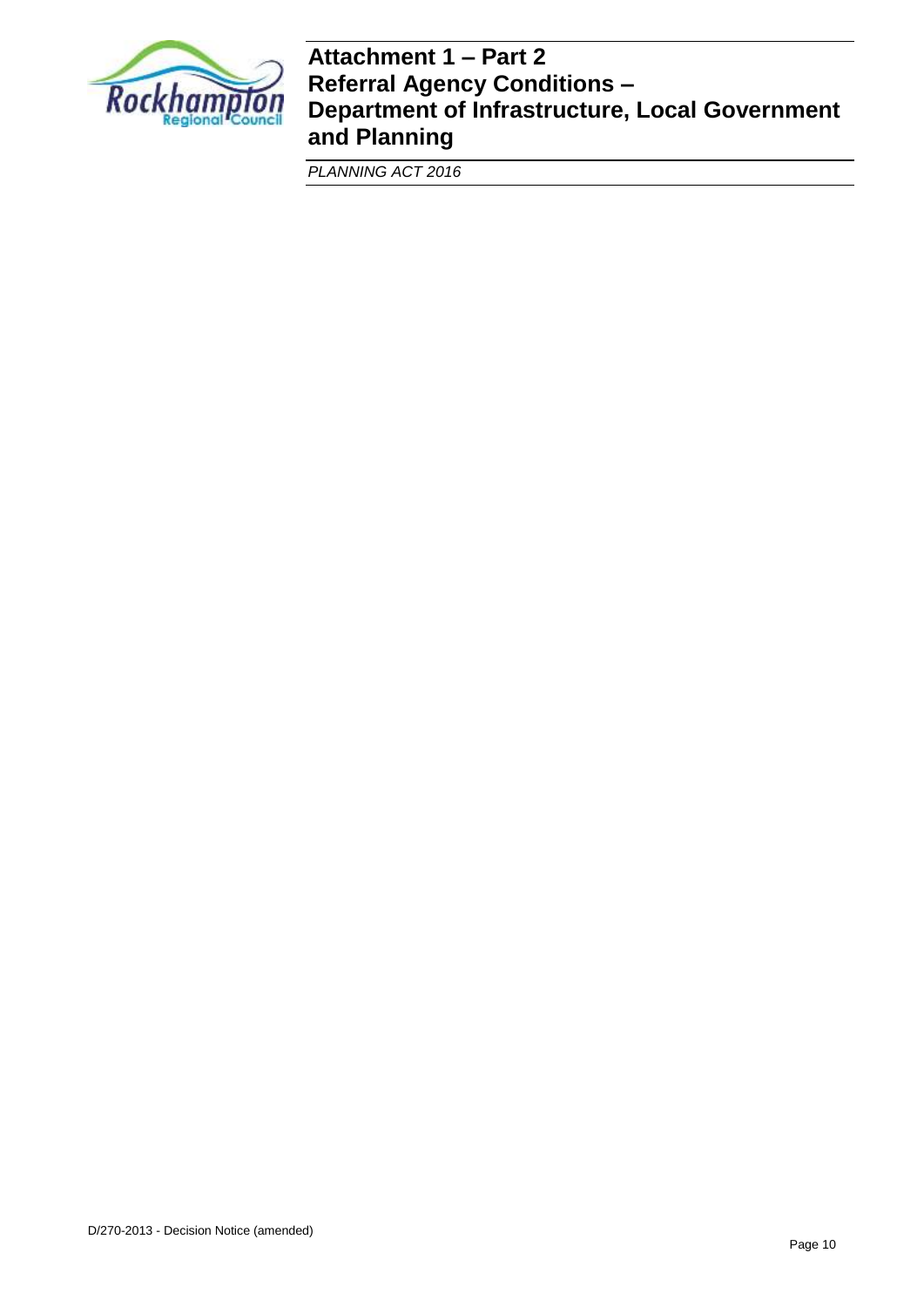

# **Attachment 2 - Appeal Rights**

*PLANNING ACT 2016*

The following is an extract from the *Planning Act 2016 (Chapter 6)*

#### *Appeal rights*

#### *229 Appeals to tribunal or P&E Court*

- (1) Schedule 1 states—
	- (a) matters that may be appealed to— (i)either a tribunal or the P&E Court; or (ii)only a tribunal; or
		- (iii)only the P&E Court; and
	- (b) the person—
		- (i)who may appeal a matter (the **appellant**); and (ii)who is a respondent in an appeal of the matter; and (iii)who is a co-respondent in an appeal of the matter; and
		- (iv)who may elect to be a co-respondent in an appeal of the matter.
- (2) An appellant may start an appeal within the appeal period.
- (3) The **appeal period** is—
	- (a) for an appeal by a building advisory agency—10 business days after a decision notice for the decision is given to the agency or
	- (b) for an appeal against a deemed refusal—at any time after the deemed refusal happens; or
	- (c) for an appeal against a decision of the Minister, under chapter 7, part 4, to register premises or to renew the registration of premises—20 business days after a notice is published under section 269(3)(a) or (4); or
	- (d) for an appeal against an infrastructure charges notice— 20 business days after the infrastructure charges notice is given to the person; or
	- (e) for an appeal about a deemed approval of a development application for which a decision notice has not been given—30 business days after the applicant gives the deemed approval notice to the assessment manager; or
	- (f) for any other appeal—20 business days after a notice of the decision for the matter, including an enforcement notice, is given to the person.
	- Note—

See the P&E Court Act for the court's power to extend the appeal period.

- (4) Each respondent and co-respondent for an appeal may be heard in the appeal.
- (5) If an appeal is only about a referral agency's response, the assessment manager may apply to the tribunal or P&E Court to withdraw from the appeal.
- (6) To remove any doubt, it is declared that an appeal against an infrastructure charges notice must not be about—
	- (a) the adopted charge itself; or
	- (b) for a decision about an offset or refund—
		- (i) the establishment cost of trunk infrastructure identified in a LGIP; or
		- (ii) the cost of infrastructure decided using the method
	- included in the local government's charges resolution.

#### **230 Notice of appeal**

- (1) An appellant starts an appeal by lodging, with the registrar of the tribunal or P&E Court, a notice of appeal that— (a) is in the approved form; and
	- (b) succinctly states the grounds of the appeal.
- (2) The notice of appeal must be accompanied by the required fee.
- (3) The appellant or, for an appeal to a tribunal, the registrar must, within the service period, give a copy of the notice of appeal to—
	- (a) the respondent for the appeal; and
	- (b) each co-respondent for the appeal; and
- (c) for an appeal about a development application under schedule 1, table 1, item 1—each principal submitter for the development application; and
- (d) for an appeal about a change application under schedule 1, table 1, item 2—each principal submitter for the change application; and
- (e) each person who may elect to become a co-respondent for the appeal, other than an eligible submitter who is not a principal submitter in an appeal under paragraph (c) or (d); and
- (f) for an appeal to the P&E Court—the chief executive; and
- (g) for an appeal to a tribunal under another Act—any other
- person who the registrar considers appropriate.
- (4) The **service period** is—
	- (a) if a submitter or advice agency started the appeal in the P&E Court-2 business days after the appeal is started; or
	- (b) otherwise—10 business days after the appeal is started.
- (5) A notice of appeal given to a person who may elect to be a co-respondent must state the effect of subsection
- (6) A person elects to be a co-respondent by filing a notice of election, in the approved form, within 10 business days after the notice of appeal is given to the person*.*

#### **231 Other appeals**

- (1) Subject to this chapter, schedule 1 and the P&E Court Act, unless the Supreme Court decides a decision or other matter under this Act is affected by jurisdictional error, the decision or matter is non-appealable.
- (2) The Judicial Review Act 1991, part 5 applies to the decision or matter to the extent it is affected by jurisdictional error.
- (3) A person who, but for subsection (1) could have made an application under the Judicial Review Act 1991 in relation to the decision or matter, may apply under part 4 of that Act for a statement of reasons in relation to the decision or matter.
- (4) In this section— **decision** includes—
	- (a) conduct engaged in for the purpose of making a decision; and
	- (b) other conduct that relates to the making of a decision; and
	- (c) the making of a decision or the failure to make a decision; and
	- (d) a purported decision; and
	- (e) a deemed refusal.
- **non-appealable**, for a decision or matter, means the decision or matter—
	- (a) is final and conclusive; and
	- (b) may not be challenged, appealed against, reviewed, quashed, set aside or called into question in any other way under the Judicial Review Act 1991 or otherwise, whether by the Supreme Court, another court, a tribunal or another entity; and
	- (c) is not subject to any declaratory, injunctive or other order of the Supreme Court, another court, a tribunal or another entity on any ground.

#### **232 Rules of the P&E Court**

- (1) A person who is appealing to the P&E Court must comply with the rules of the court that apply to the appeal.
- (2) However, the P&E Court may hear and decide an appeal even if the person has not complied with rules of the P&E Court.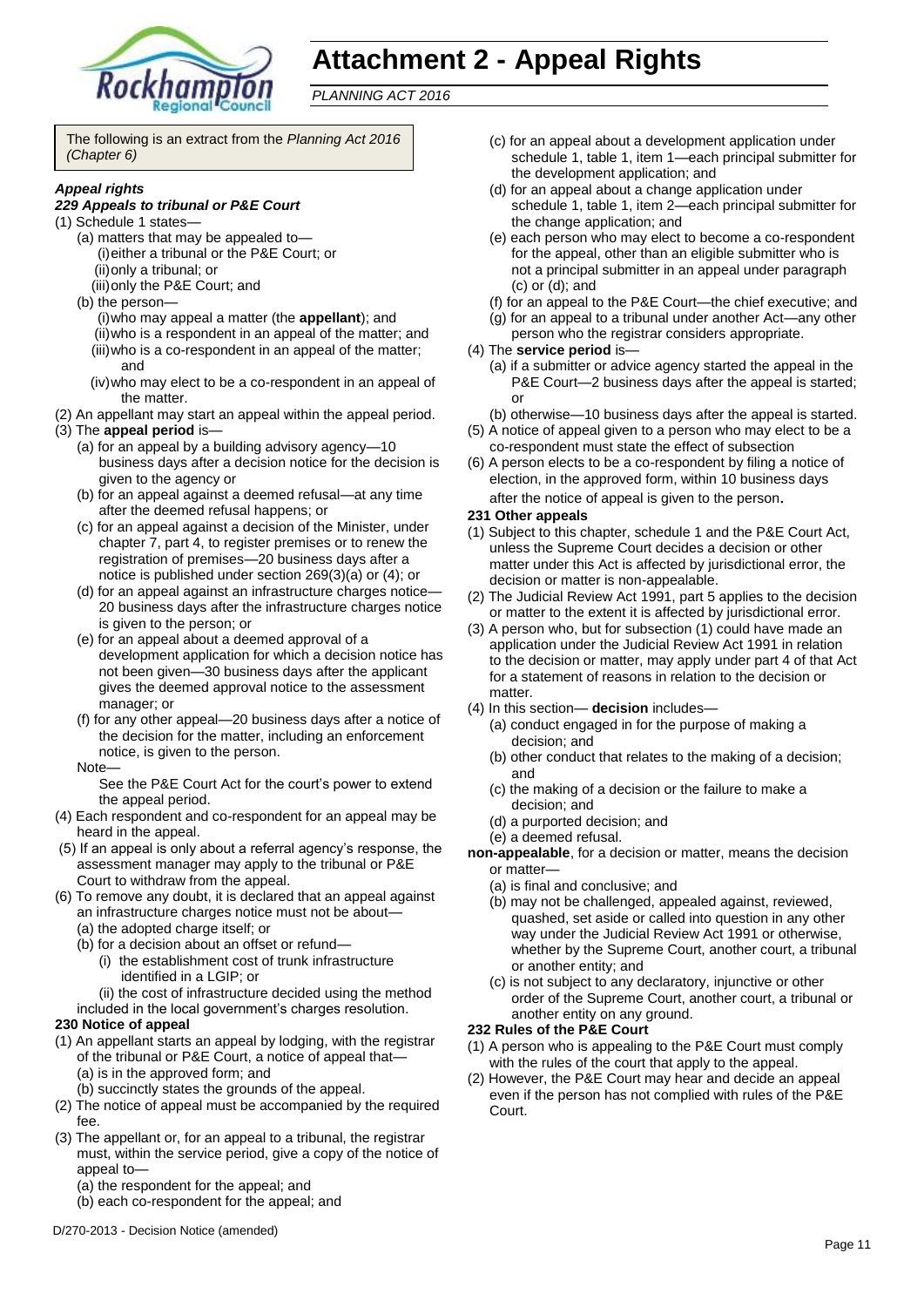

# **Appeal Rights**

*PLANNING ACT 2016*

# **Schedule 1**

#### **Appeals section 229 1 Appeal rights and parties to appeals**

- (1) Table 1 states the matters that may be appealed to—(a) the P&E court; or (b) a tribunal.
- (2) However, table 1 applies to a tribunal only if the matter involves-
	- (a) the refusal, or deemed refusal of a development application, for—
	- (i) a material change of use for a classified building; or
	- (ii) operational work associated with building work, a retaining wall, or a tennis court; or
	- (b) a provision of a development approval for—
	- (i) a material change of use for a classified building; or
- (ii) operational work associated with building work, a retaining wall, or a tennis court; or
	- (c) if a development permit was applied for—the decision to give a preliminary approval for—
		- (i) a material change of use for a classified building; or
		- (ii) operational work associated with building work, a retaining wall, or a tennis court; or
	- (d) a development condition if—
		- (i) the development approval is only for a material change of use that involves the use of a building classified under the Building Code as a class 2 building; and
		- (ii) the building is, or is proposed to be, not more than 3 storeys; and
		- (iii) the proposed development is for not more than 60 sole-occupancy units; or
	- (e) a decision for, or a deemed refusal of, an extension application for a development approval that is only for a material change of use of a classified building; or
	- (f) a decision for, or a deemed refusal of, a change application for a development approval that is only for a material change of use of a classified building; or
	- (g) a matter under this Act, to the extent the matter relates to—
		- (i) the Building Act, other than a matter under that Act that may or must be decided by the Queensland Building and Construction Commission; or
		- (ii) the Plumbing and Drainage Act, part 4 or 5; or
	- (h) a decision to give an enforcement notice in relation to a matter under paragraphs (a) to (g); or
	- (i) a decision to give an infrastructure charges notice; or
	- (j) the refusal, or deemed refusal, of a conversion application; or
	- (k) a matter that, under another Act, may be appealed to the tribunal; or
	- (l) a matter prescribed by regulation.
- (3) Also, table 1 does not apply to a tribunal if the matter
- involves—
	- (a) for a matter in subsection  $(2)(a)$  to  $(d)$ 
		- (i) a development approval for which the development application required impact assessment; and
		- (ii) a development approval in relation to which the assessment manager received a properly made submission for the development application; or
	- (b) a provision of a development approval about the identification or inclusion, under a variation approval, of a matter for the development.
- (4) Table 2 states the matters that may be appealed only to the P&E Court.
- (5) Table 3 states the matters that may be appealed only to the tribunal.
- (6) In each table—
	- (a) column 1 states the appellant in the appeal; and
	- (b) column 2 states the respondent in the appeal; and
	- (c) column 3 states the co-respondent (if any) in the appeal; and
	- (d) column 4 states the co-respondents by election (if any) in the appeal.
- (7) If the chief executive receives a notice of appeal under section 230(3)(f), the chief executive may elect to be a corespondent in the appeal.

| Table 1<br>Appeals to the P&E Court and, for certain matters, to a tribunal                                                                                                                                                                                                                                                                    |                           |                                                                                |                                                                                                                 |  |
|------------------------------------------------------------------------------------------------------------------------------------------------------------------------------------------------------------------------------------------------------------------------------------------------------------------------------------------------|---------------------------|--------------------------------------------------------------------------------|-----------------------------------------------------------------------------------------------------------------|--|
| 1. Development applications<br>An appeal may be made against-<br>(a) the refusal of all or part of the development application; or<br>(b) the deemed refusal of the development application; or<br>(c) a provision of the development approval; or<br>(d) if a development permit was applied for—the decision to give a preliminary approval. |                           |                                                                                |                                                                                                                 |  |
| Column 1<br>Appellant                                                                                                                                                                                                                                                                                                                          | Column 2<br>Respondent    | Column 3<br>Co-respondent<br>(if any)                                          | Column 4<br>Co-respondent by election<br>(if any)                                                               |  |
| The applicant                                                                                                                                                                                                                                                                                                                                  | The assessment<br>manager | If the appeal is about<br>a concurrence<br>agency's referral<br>response---the | 1 A concurrence agency that is<br>not a co-respondent<br>2 If a chosen Assessment<br>manager is the respondent- |  |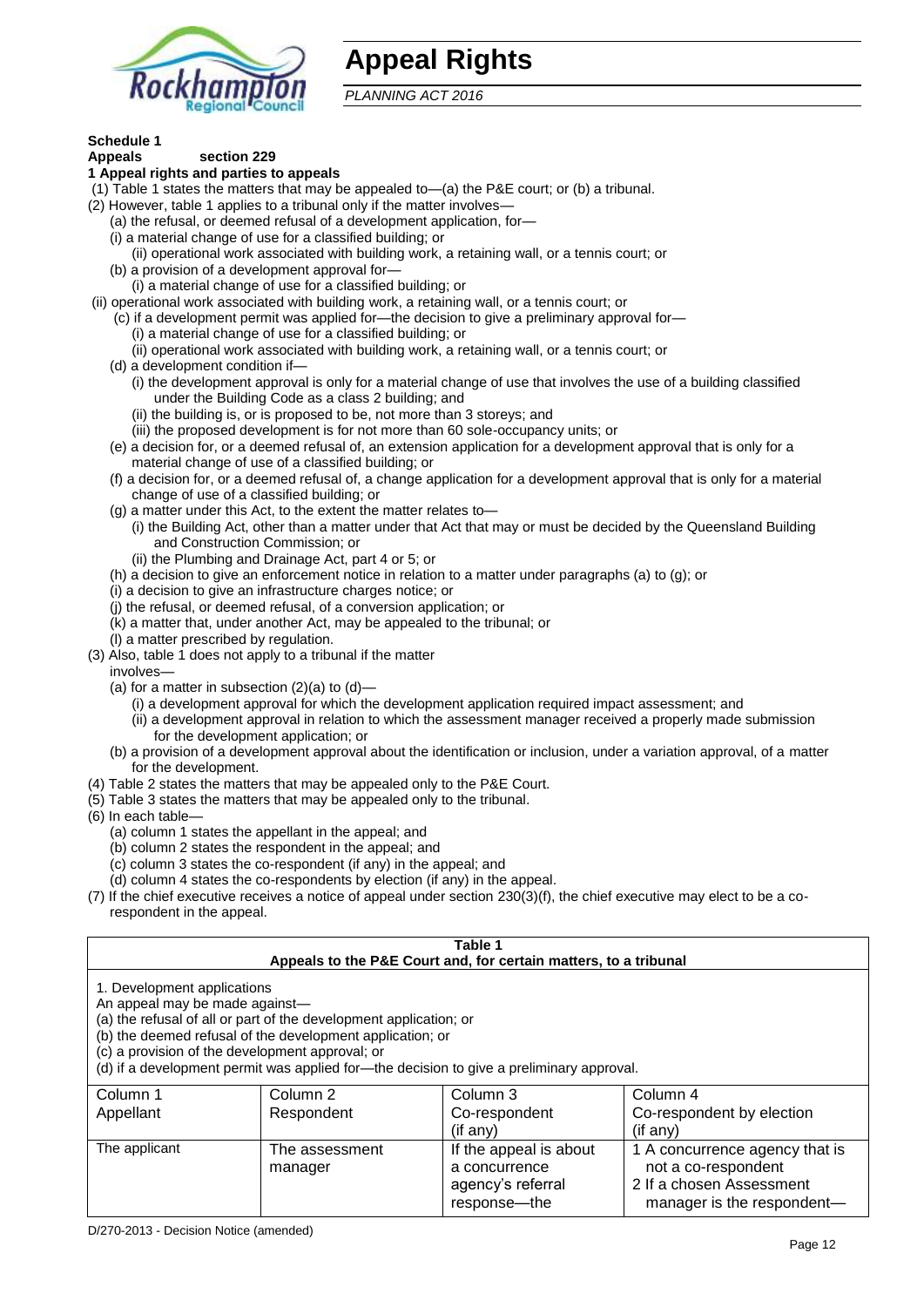| Table 1<br>Appeals to the P&E Court and, for certain matters, to a tribunal                                                                                                                                                                                                                                                                                                                                                                                                                                                                                                                                                                                                                                                                                                                                                                                                                                                                            |                                                                                                                               |                                                                 |                                                                                                                                                                                                                                                                                                                                                 |  |
|--------------------------------------------------------------------------------------------------------------------------------------------------------------------------------------------------------------------------------------------------------------------------------------------------------------------------------------------------------------------------------------------------------------------------------------------------------------------------------------------------------------------------------------------------------------------------------------------------------------------------------------------------------------------------------------------------------------------------------------------------------------------------------------------------------------------------------------------------------------------------------------------------------------------------------------------------------|-------------------------------------------------------------------------------------------------------------------------------|-----------------------------------------------------------------|-------------------------------------------------------------------------------------------------------------------------------------------------------------------------------------------------------------------------------------------------------------------------------------------------------------------------------------------------|--|
|                                                                                                                                                                                                                                                                                                                                                                                                                                                                                                                                                                                                                                                                                                                                                                                                                                                                                                                                                        |                                                                                                                               | concurrence agency                                              | the prescribed assessment<br>manager<br>3 Any eligible advice agency for<br>the application<br>4 Any eligible submitter for the<br>application                                                                                                                                                                                                  |  |
| 2. Change applications<br>An appeal may be made against-<br>(b) a deemed refusal of a change application.                                                                                                                                                                                                                                                                                                                                                                                                                                                                                                                                                                                                                                                                                                                                                                                                                                              |                                                                                                                               |                                                                 | (a) a responsible entity's decision for a change application, other than a decision made by the P&E court; or                                                                                                                                                                                                                                   |  |
| Column 1<br>Appellant                                                                                                                                                                                                                                                                                                                                                                                                                                                                                                                                                                                                                                                                                                                                                                                                                                                                                                                                  | Column <sub>2</sub><br>Respondent                                                                                             | Column 3<br>Co-respondent<br>(if any)                           | Column 4<br>Co-respondent by election<br>(if any)                                                                                                                                                                                                                                                                                               |  |
| 1 The applicant<br>2 If the responsible<br>entity is the<br>assessment<br>manager-an<br>affected entity that<br>gave a pre-request<br>notice or response<br>notice                                                                                                                                                                                                                                                                                                                                                                                                                                                                                                                                                                                                                                                                                                                                                                                     | The responsible<br>entity                                                                                                     | If an affected entity<br>starts the appeal-the<br>applicant     | 1 A concurrence agency for the<br>development application<br>2 If a chosen assessment<br>manager is the respondent-<br>the prescribed assessment<br>manager<br>3 A private certifier for the<br>development application<br>4 Any eligible advice agency for<br>the change application<br>5 Any eligible submitter for the<br>change application |  |
| 3. Extension applications<br>An appeal may be made against-                                                                                                                                                                                                                                                                                                                                                                                                                                                                                                                                                                                                                                                                                                                                                                                                                                                                                            | (a) the assessment manager's decision about an extension application; or<br>(b) a deemed refusal of an extension application. |                                                                 |                                                                                                                                                                                                                                                                                                                                                 |  |
| Column 1<br>Appellant                                                                                                                                                                                                                                                                                                                                                                                                                                                                                                                                                                                                                                                                                                                                                                                                                                                                                                                                  | Column <sub>2</sub><br>Respondent                                                                                             | Column 3<br>Co-respondent<br>(if any)                           | Column 4<br>Co-respondent by election<br>(if any)                                                                                                                                                                                                                                                                                               |  |
| 1 The applicant<br>2 For a matter other<br>than a deemed<br>refusal of an<br>extension<br>application $-$ a<br>concurrence<br>agency, other than<br>the chief executive,<br>for the application                                                                                                                                                                                                                                                                                                                                                                                                                                                                                                                                                                                                                                                                                                                                                        | The assessment<br>manager                                                                                                     | If a concurrence<br>agency starts the<br>appeal - the applicant | If a chosen assessment<br>manager is the respondent - the<br>prescribed assessment manager                                                                                                                                                                                                                                                      |  |
| 4. Infrastructure charges notices<br>An appeal may be made against an infrastructure charges notice on 1 or more of the following grounds<br>a) The notice involved an error relating to $-$<br>(i) The application of the relevant adopted charge; or<br>Examples of errors in applying an adopted charge -<br>The incorrect application of gross floor area for a non-residential development<br>Applying an incorrect 'use category', under a regulation, to the development<br>The working out of extra demands, for section 120; or<br>(i)<br>An offset or refund; or<br>(ii)<br>b) The was no decision about an offset or refund; or<br>c) If the infrastructure charges notice states a refund will be given – the timing for giving the refund; or<br>d) The amount of the charge is so unreasonable that no reasonable relevant local government could have<br>imposed the amount.<br>Column 3<br>Column 1<br>Column <sub>2</sub><br>Column 4 |                                                                                                                               |                                                                 |                                                                                                                                                                                                                                                                                                                                                 |  |
| Appellant                                                                                                                                                                                                                                                                                                                                                                                                                                                                                                                                                                                                                                                                                                                                                                                                                                                                                                                                              | Respondent                                                                                                                    | Co-respondent                                                   | Co-respondent by election                                                                                                                                                                                                                                                                                                                       |  |

D/270-2013 - Decision Notice (amended)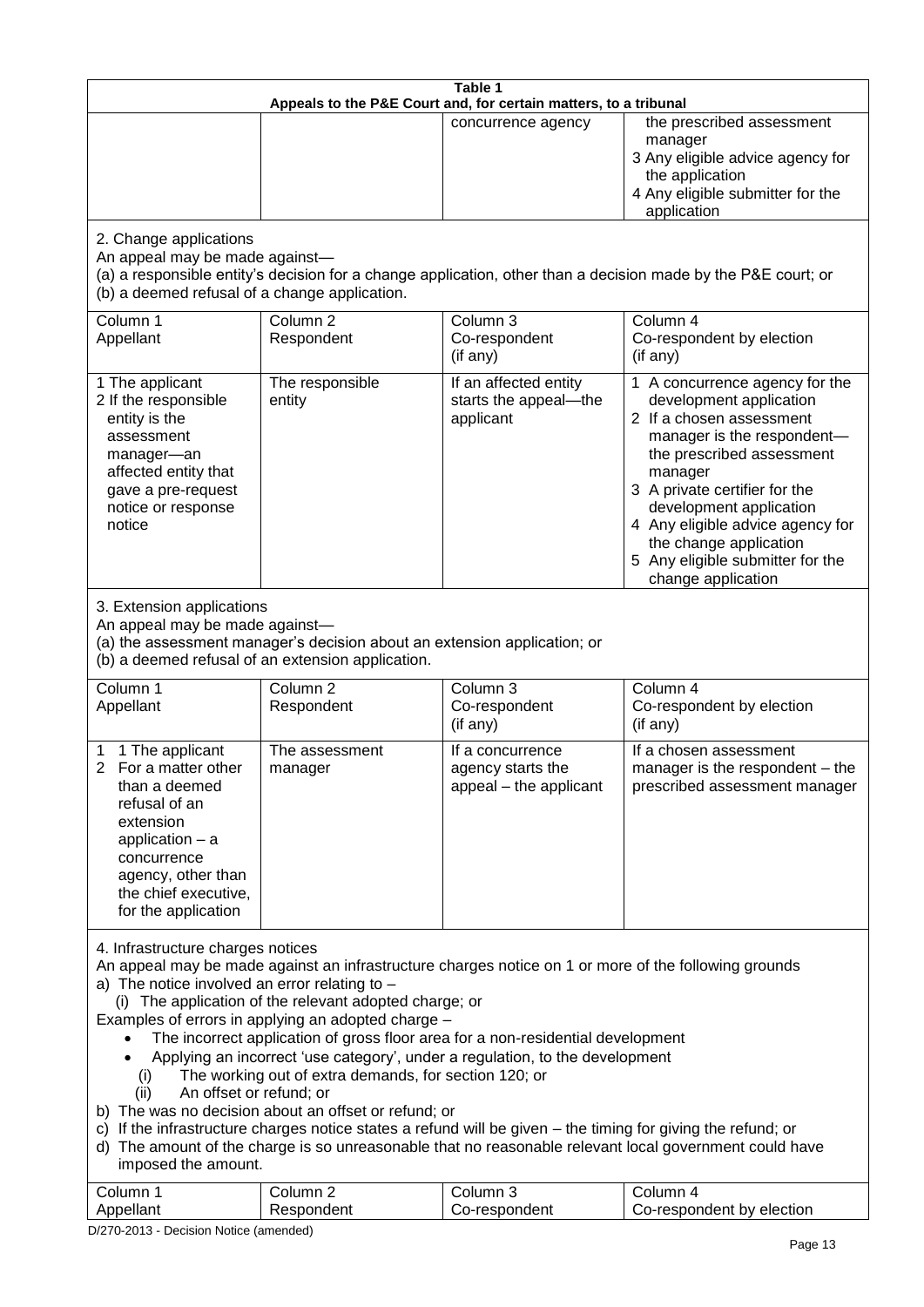|                                                                                                                 |                                                                                                                                                       | Table 1                                                          |                                                                                                                                                                                                                        |
|-----------------------------------------------------------------------------------------------------------------|-------------------------------------------------------------------------------------------------------------------------------------------------------|------------------------------------------------------------------|------------------------------------------------------------------------------------------------------------------------------------------------------------------------------------------------------------------------|
|                                                                                                                 |                                                                                                                                                       | Appeals to the P&E Court and, for certain matters, to a tribunal |                                                                                                                                                                                                                        |
|                                                                                                                 |                                                                                                                                                       | (if any)                                                         | (if any)                                                                                                                                                                                                               |
| The person given the<br>Infrastructure charges<br>notice                                                        | The local government<br>that gave the<br>infrastructure charges<br>notice                                                                             |                                                                  |                                                                                                                                                                                                                        |
| 5. Conversion applications<br>An appeal may be made against-<br>(a) the refusal of a conversion application; or | (b) a deemed refusal of a conversion application.                                                                                                     |                                                                  |                                                                                                                                                                                                                        |
| Column 1<br>Appellant                                                                                           | Column <sub>2</sub><br>Respondent                                                                                                                     | Column 3<br>Co-respondent<br>(if any)                            | Column 4<br>Co-respondent by election<br>(if any)                                                                                                                                                                      |
| The applicant                                                                                                   | The local government<br>to which the conversion<br>application was made                                                                               |                                                                  |                                                                                                                                                                                                                        |
| 6. Enforcement notices                                                                                          | An appeal may be made against the decision to give an enforcement notice.                                                                             |                                                                  |                                                                                                                                                                                                                        |
| Column 1<br>Appellant                                                                                           | Column <sub>2</sub><br>Respondent                                                                                                                     | Column 3<br>Co-respondent<br>(if any)                            | Column 4<br>Co-respondent by election<br>(if any)                                                                                                                                                                      |
| The person given the<br>enforcement notice                                                                      | The enforcement<br>authority                                                                                                                          |                                                                  | If the enforcement authority is<br>not the local government for<br>the premises in relation to which<br>the offence is alleged to have<br>happened-the local<br>government                                             |
|                                                                                                                 |                                                                                                                                                       | Table 2                                                          |                                                                                                                                                                                                                        |
|                                                                                                                 |                                                                                                                                                       | Appeals to the P&E Court only                                    |                                                                                                                                                                                                                        |
| 1. Appeals from tribunal<br>section 252, on the ground of-<br>(b) jurisdictional error.                         | An appeal may be made against a decision of a tribunal, other than a decision under<br>(a) an error or mistake in law on the part of the tribunal; or |                                                                  |                                                                                                                                                                                                                        |
| Column 1<br>Appellant                                                                                           | Column <sub>2</sub><br>Respondent                                                                                                                     | Column 3<br>Co-respondent<br>(if any)                            | Column 4<br>Co-respondent by election<br>(if any)                                                                                                                                                                      |
| A party to the<br>proceedings for the<br>decision                                                               | The other party to the<br>proceedings for the<br>decision                                                                                             |                                                                  |                                                                                                                                                                                                                        |
| 2. Eligible submitter appeals<br>(b) a variation request.                                                       | application, to the extent that the decision relates to-                                                                                              |                                                                  | An appeal may be made against the decision to give a development approval, or an approval for a change<br>(a) any part of the development application for the development approval that required impact assessment; or |
| Column 1<br>Appellant                                                                                           | Column <sub>2</sub><br>Respondent                                                                                                                     | Column 3<br>Co-respondent<br>(if any)                            | Column $\overline{4}$<br>Co-respondent by election<br>(if any)                                                                                                                                                         |
| 1 For a development<br>application-an<br>eligible submitter for                                                 | 1 For a development<br>application-the<br>assessment                                                                                                  | 1 The applicant<br>2 If the appeal is about<br>a concurrence     | Another eligible<br>submitter for the<br>application                                                                                                                                                                   |

agency's referral response—the concurrence agency

D/270-2013 - Decision Notice (amended)

manager 2 For a change application—the responsible entity

the development application 2 For a change application—an eligible submitter for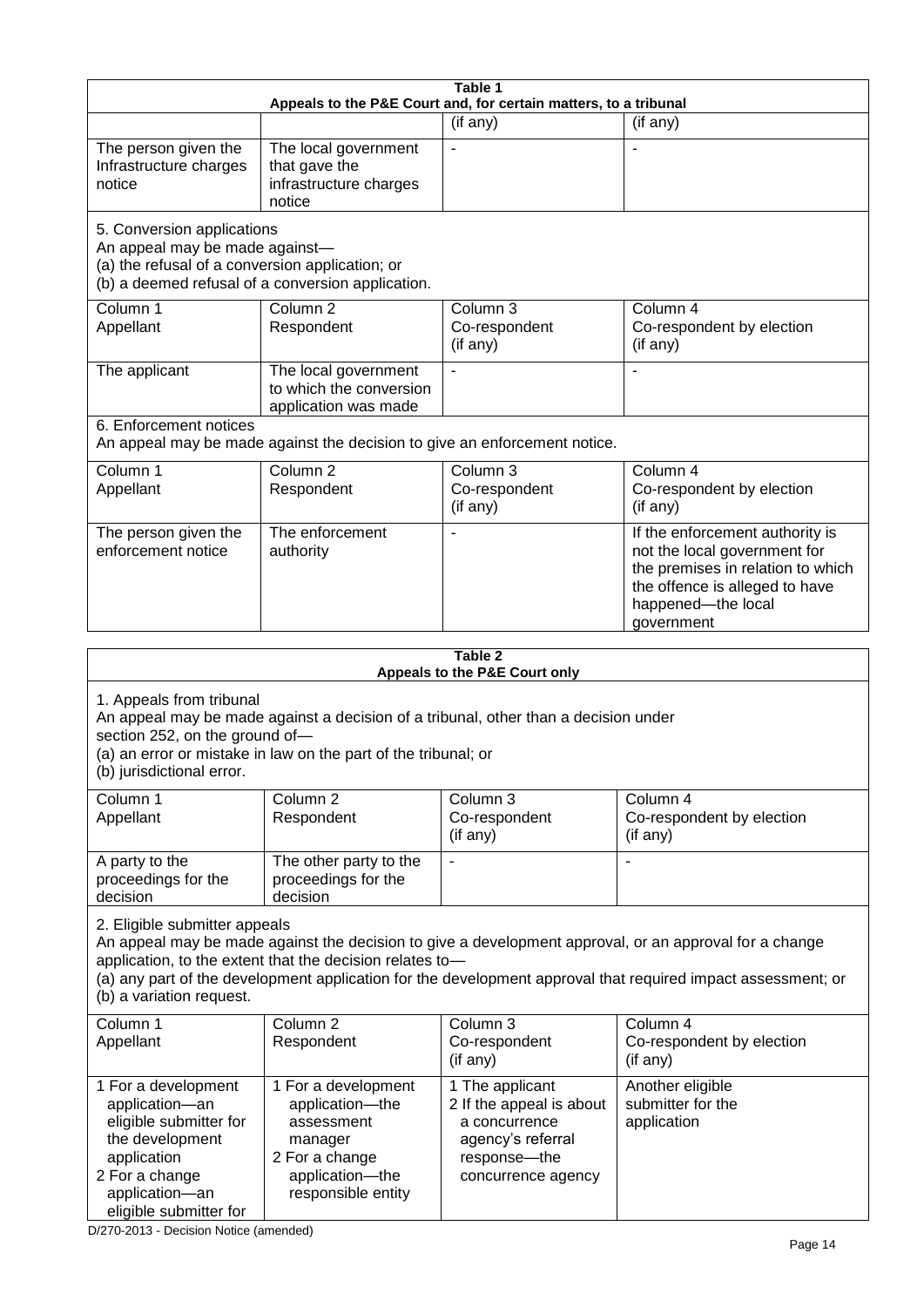| Table 2<br>Appeals to the P&E Court only                                                                                                                                                                                                                                                                                                                                                                           |                                                                                                                                                                                                                                                                  |                                                                                                                         |                                                                                        |  |  |
|--------------------------------------------------------------------------------------------------------------------------------------------------------------------------------------------------------------------------------------------------------------------------------------------------------------------------------------------------------------------------------------------------------------------|------------------------------------------------------------------------------------------------------------------------------------------------------------------------------------------------------------------------------------------------------------------|-------------------------------------------------------------------------------------------------------------------------|----------------------------------------------------------------------------------------|--|--|
| the change<br>application                                                                                                                                                                                                                                                                                                                                                                                          |                                                                                                                                                                                                                                                                  |                                                                                                                         |                                                                                        |  |  |
| 3. Eligible submitter and eligible advice agency appeals<br>An appeal may be made against a provision of a development approval, or failure to<br>include a provision in the development approval, to the extent the matter relates to-<br>(a) any part of the development application or the change application, for the development approval, that<br>required impact assessment; or<br>(b) a variation request. |                                                                                                                                                                                                                                                                  |                                                                                                                         |                                                                                        |  |  |
| Column 1<br>Appellant                                                                                                                                                                                                                                                                                                                                                                                              | Column <sub>2</sub><br>Respondent                                                                                                                                                                                                                                | Column 3<br>Co-respondent<br>(if any)                                                                                   | Column 4<br>Co-respondent by election<br>(if any)                                      |  |  |
| 1 For a development<br>application-an<br>eligible submitter for<br>the development<br>application<br>2 For a change<br>application-an<br>eligible submitter for<br>the change<br>application<br>3 An eligible advice<br>agency for the<br>development<br>application or change<br>application                                                                                                                      | 1 For a development<br>application-the<br>assessment<br>manager<br>2 For a change<br>application-the<br>responsible entity                                                                                                                                       | 1 The applicant<br>2 If the appeal is about<br>a concurrence<br>agency's referral<br>response-the<br>concurrence agency | Another eligible submitter for the<br>application                                      |  |  |
|                                                                                                                                                                                                                                                                                                                                                                                                                    | 4. Compensation claims<br>An appeal may be made against-<br>(a) a decision under section 32 about a compensation claim; or<br>(b) a decision under section 265 about a claim for compensation; or<br>(c) a deemed refusal of a claim under paragraph (a) or (b). |                                                                                                                         |                                                                                        |  |  |
| Column 1<br>Appellant                                                                                                                                                                                                                                                                                                                                                                                              | Column <sub>2</sub><br>Respondent                                                                                                                                                                                                                                | Column 3<br>Co-respondent<br>(if any)                                                                                   | Column 4<br>Co-respondent by election<br>(if any)                                      |  |  |
| A person dissatisfied<br>with the decision                                                                                                                                                                                                                                                                                                                                                                         | The local<br>government to which<br>the claim was made                                                                                                                                                                                                           |                                                                                                                         |                                                                                        |  |  |
| 5. Registered premises<br>An appeal may be made against a decision of the Minister under chapter 7, part 4.                                                                                                                                                                                                                                                                                                        |                                                                                                                                                                                                                                                                  |                                                                                                                         |                                                                                        |  |  |
| Column 1<br>Appellant                                                                                                                                                                                                                                                                                                                                                                                              | Column <sub>2</sub><br>Respondent                                                                                                                                                                                                                                | Column 3<br>Co-respondent<br>(if any)                                                                                   | Column 4<br>Co-respondent by election<br>(if any)                                      |  |  |
| 1 A person given a<br>decision notice about<br>the decision<br>2 If the decision is to<br>register premises or<br>renew the<br>registration of<br>premises-an owner<br>or occupier of<br>premises in the<br>affected area for the<br>registered premises<br>who is dissatisfied<br>with the decision                                                                                                               | The Minister                                                                                                                                                                                                                                                     |                                                                                                                         | If an owner or occupier starts the<br>appeal - the owner of the<br>registered premises |  |  |